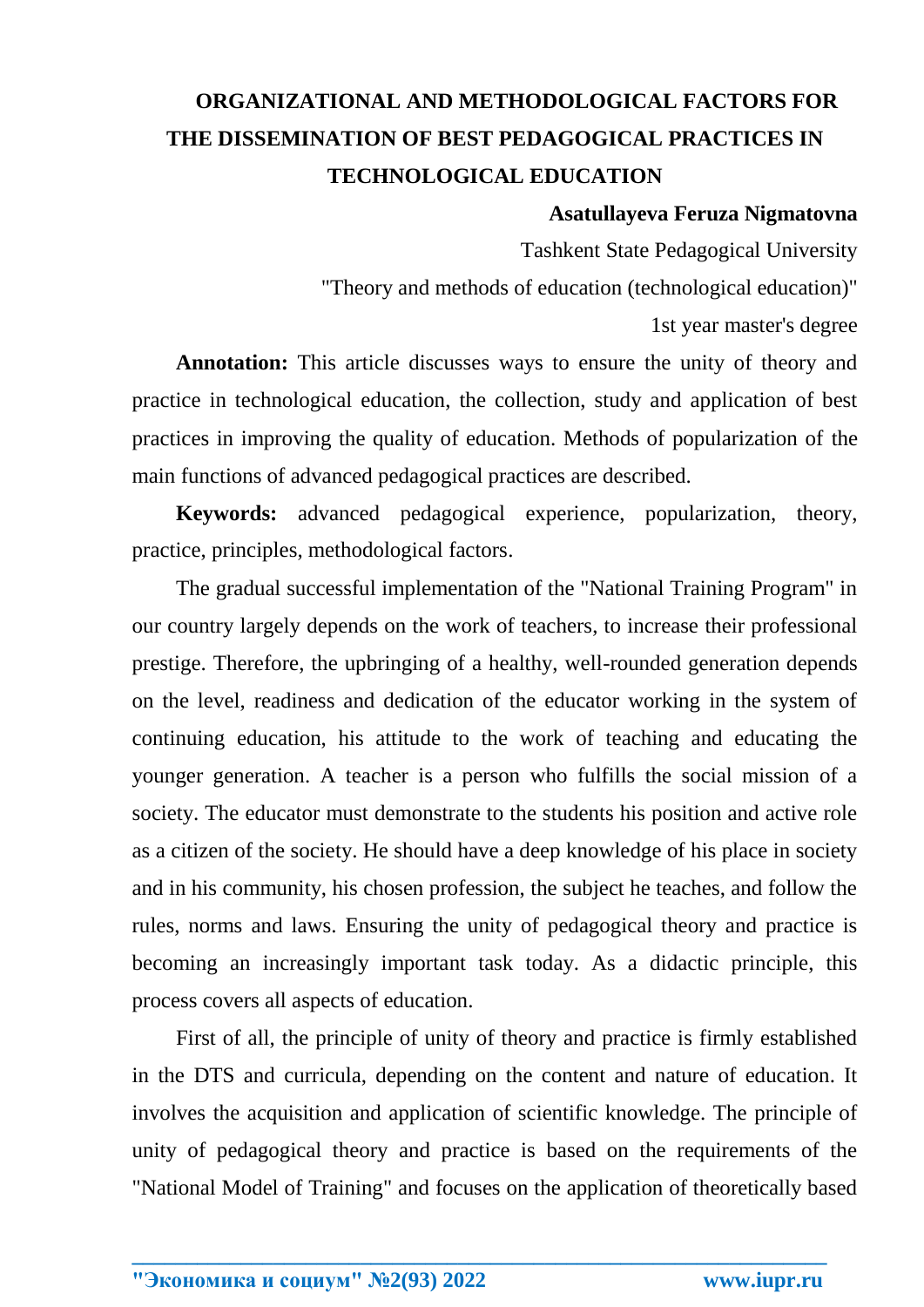advanced pedagogical (technological) practices in production. Accordingly, the consistent and consistent implementation of the principle of unity of theory and practice in the system of continuing education based on the approaches, they acquire the knowledge, skills, and competencies necessary for future practical work. The principle of unity of theory and practice is consistently linked to the principle of "advanced pedagogy and popularization. Based on the essence of this principle, it is important to develop scientific and practical recommendations in accordance with the principle of "science-practice".

The solution to any scientific problem is to improve practice. Accordingly, the study of advanced pedagogical practices is not in itself a study of personal experience, but a process that requires a special creative experience and scientificpedagogical preparation from the teacher. It is important to distinguish between "advanced experience" and "creative experience". In best practice, the teacher does not create something new, but effectively applies the material of an innovative nature, that is, the existing innovation. On this basis, the teacher's ability to consistently learn and apply best practices will gradually make him or her the owner of that experience. Because in this process, a creative approach is combined with personal pedagogical experience. This means that for professionals who do not use and do not know this experience, the process is recognized as an advanced pedagogical experience. In the practice of creativity (innovation), the author tests his scientifically based creative product in practice and recommends it to the pedagogical community in the form of a presentation. Its innovative nature is analyzed in detail. The results of the experiments, the dynamic growth and the resulting guaranteed result are compared with the experiments performed in a simple, daily process. The main focus is on the effectiveness of the recommendations developed by the author. This means that both types of experiments are recognized in the form of innovative pedagogical experiments, depending on their direction and content.

*The following aspects need to be considered in the study of best pedagogical practices in technological education:*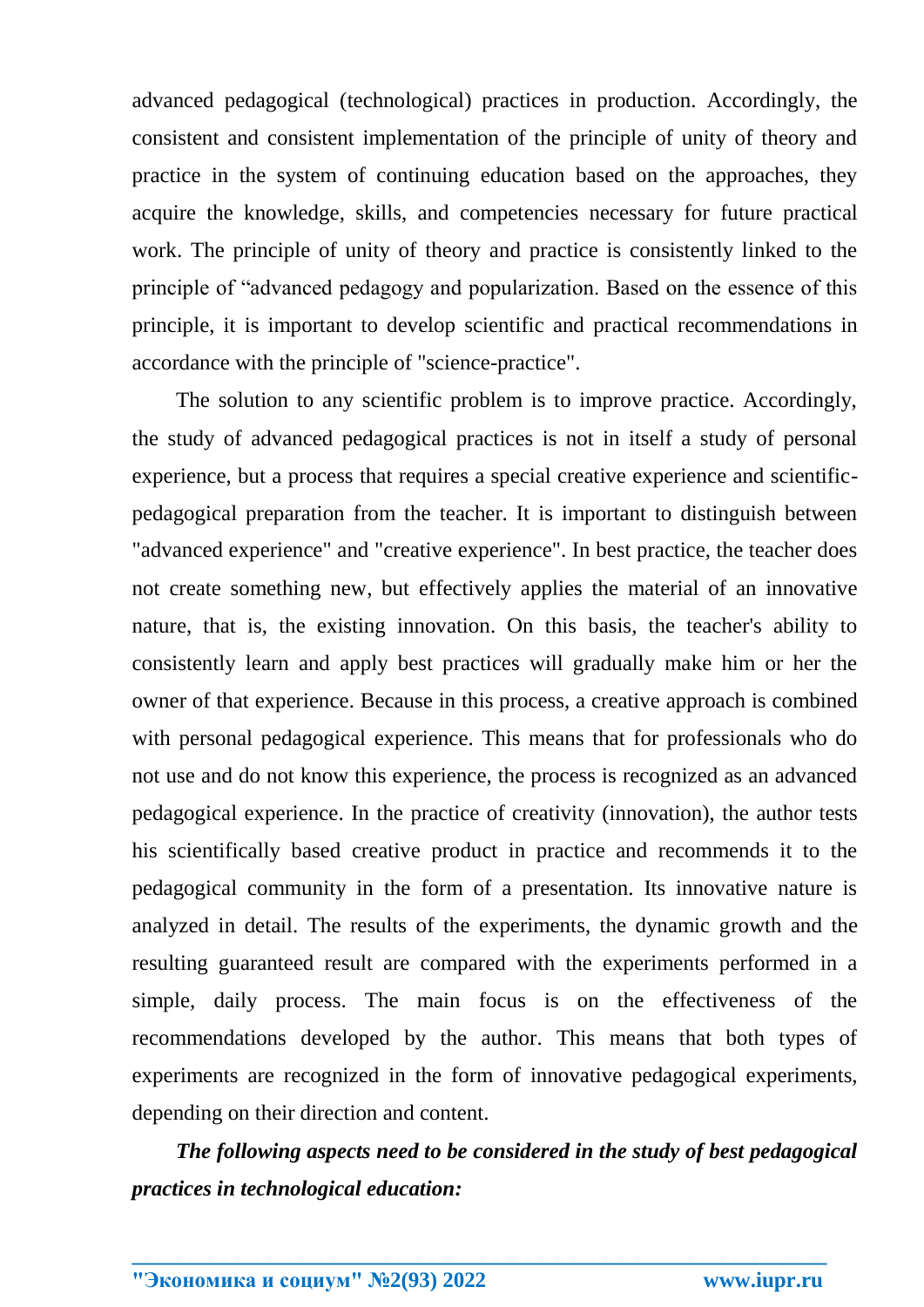*• General pedagogical research in which areas of the pedagogical discipline: educational theory, didactics, social pedagogy, etc.*

- *on specific topics;*
- *Recommendations (or recommendations for implementation).*

## *Depending on the content and nature, advanced pedagogical practices can perform the following key functions:*

- *1. The precedence of scientific knowledge over practical experience, that is, science creates innovation, but has not yet fully reached the practice of education. But in essence, the dialectic of pedagogical theory and practice should complement each other and be based on the principle of unity of theory and practice.*
- *2. The transfer of scientific knowledge from practical experience, theoretical research and the solution of theoretical problems.*
- *3. To test pedagogical concepts and best practices in different contexts based on the recommendations.*
- *4. Mass application of "reliable, science-based" practices to educational practice.*

Many school principals, teachers, and educators with their own methodological experience are also not sufficiently prepared to learn best pedagogical practices and apply them to their professional pedagogical activities. Because most teachers do not have access to the results of pedagogical research. It is true that the development of information technology, including the Internet and distance education, is becoming more and more popular in today's era of globalization. However, as noted above, the results of pedagogical research, scientific and practical recommendations remain limited. In addition, pedagogical research has not been able to fully cover the problems in school education practice. However, the interest in the application of innovative technologies is growing day by day. The widespread use of interactive methods, especially in the context of best pedagogical practices, is becoming a factor in popularizing best pedagogical practices.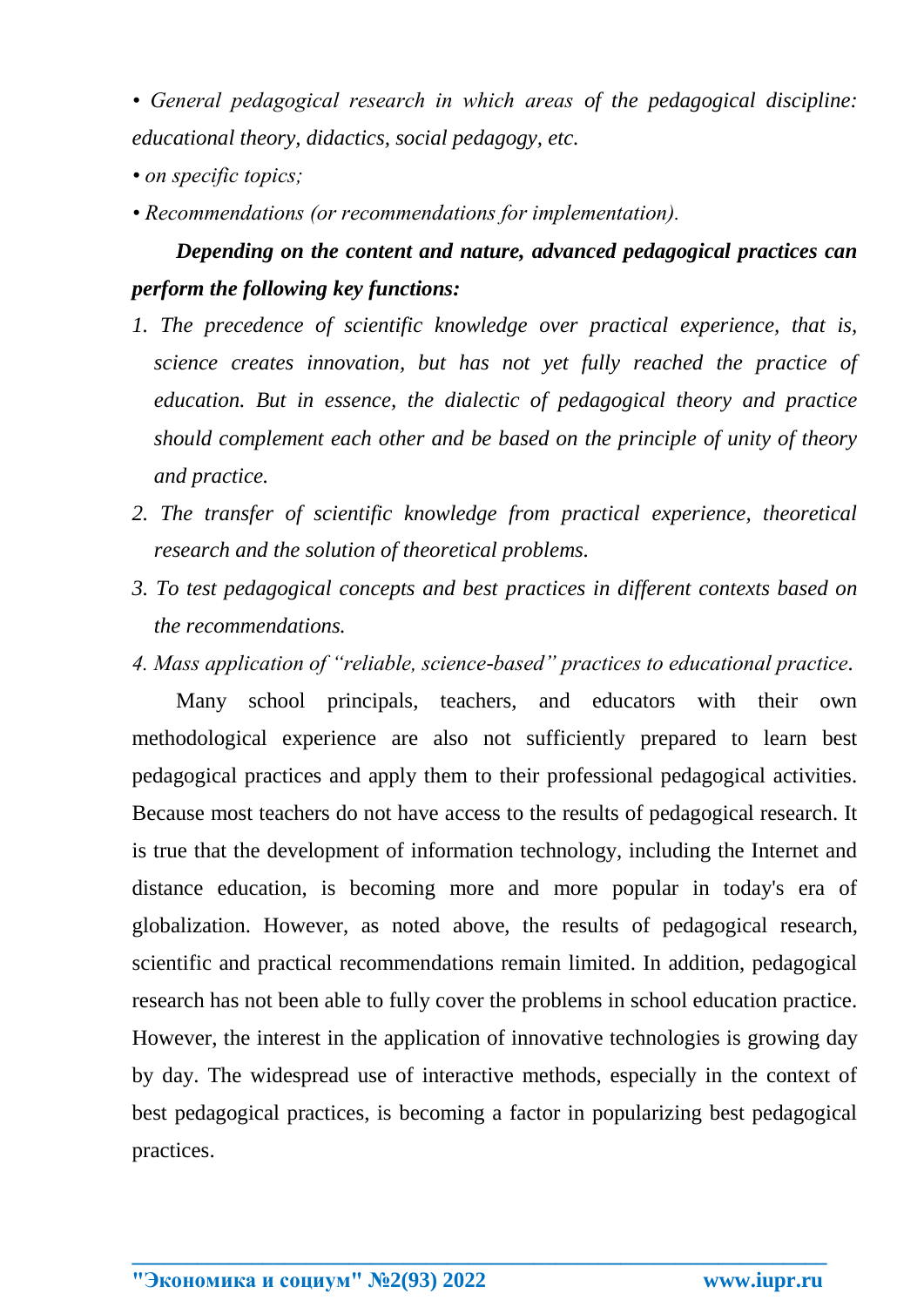The growing demand for e-textbooks, e-manuals and other e-publications in the form of advanced innovative pedagogical practices is a good opportunity to deepen the development of science. Electronic literature, which is gaining popularity in the form of advanced pedagogical practice, and their application is a requirement of the times. The identification of best pedagogical practices will be identified through teacher observation and analysis. In recent years, open lesson planning has become a prerequisite for teachers. Accordingly, every teacher, as an expert, as a qualified and knowledgeable devotee of his / her field, should know the analysis of science-based lessons and its methodology. In the course of lesson analysis, the best pedagogical experience is summarized and disseminated in accordance with the innovations raised by the teacher, new approaches, the application of innovative methods and positive changes in the content of education in terms of its effectiveness. During the open lessons, the teacher's individual performance is analyzed according to the above requirements, with the highest score.

Identifying and disseminating best pedagogical practices creates a unique school of skill. This creates a "teacher-student" system. Nowadays, the main factor in the training of socially active and qualified competitive pedagogical staff is the enjoyment of the school of skills by young professionals who are on the threshold of school. *Including:*

1. The key to improving the quality and effectiveness of education is to identify and disseminate best pedagogical practices. To this end, scientific and creative approaches play an important role in the application of modern pedagogical and information technologies in the educational process.

2. Effective use of modern visual aids for active learning of teachers: monitor, overhead projector, crossword, color charts and diagrams, problems and exercises, proverbs and sayings, poems and riddles, geometric figures, conditional symbols, narrations, demonstration of scientific pedagogical recommendations, creation of situations that encourage and inspire the student to ingenuity, thinking, research using short-term interactive methods.